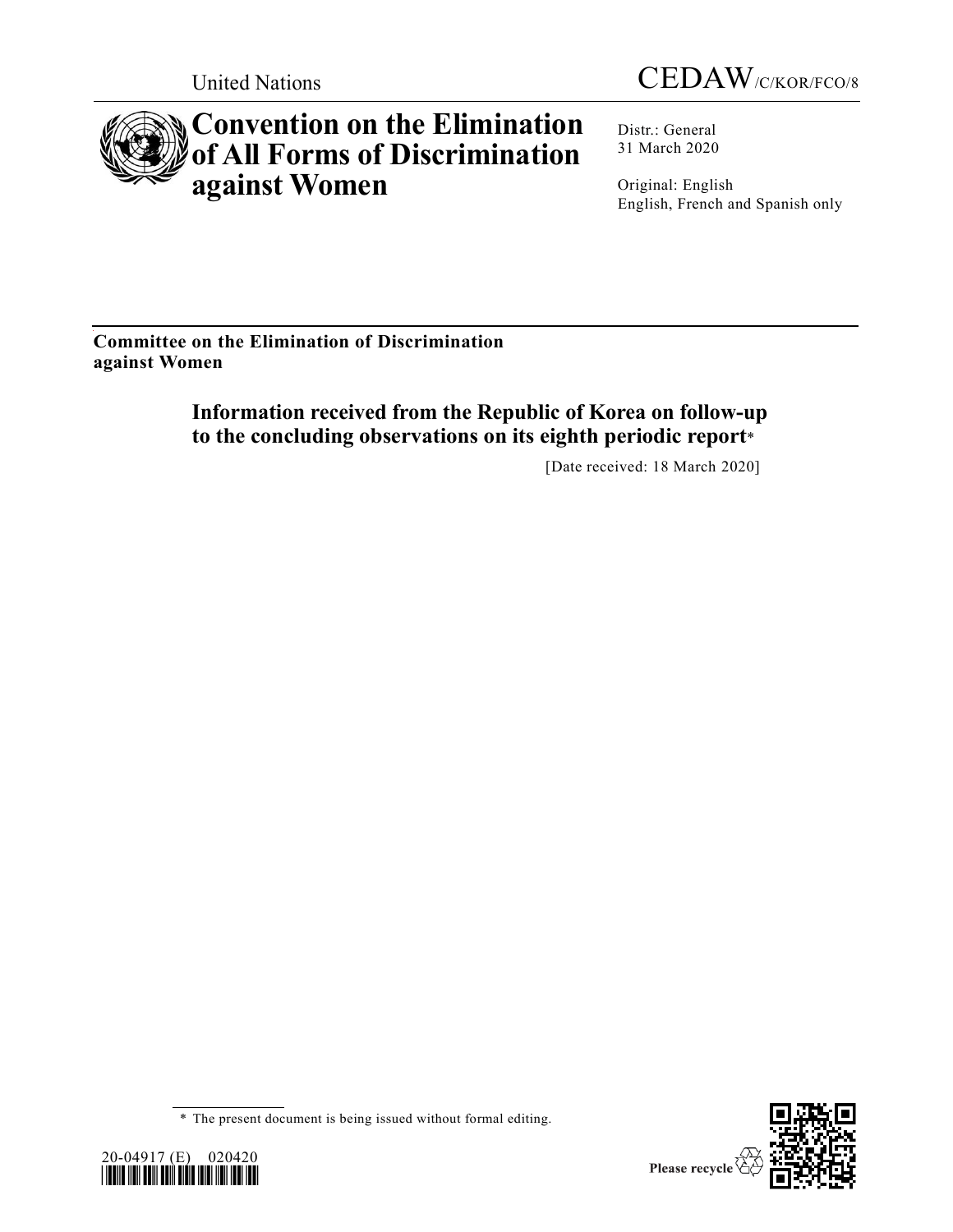### **I. Introduction**

1. The Republic of Korea is pleased to submit the report to the Committee on the Elimination of All Forms of Discrimination against Women (CEDAW). The report is an answer to the Committee's request, after considering its eighth periodic report [\(CEDAW/C/KOR/8\)](https://undocs.org/en/CEDAW/C/KOR/8), to provide written information within two years about the measures taken to implement the recommendations contained in paragraphs 13, 23 (b) and (d), and 25 (b) in its concluding observation (March 14, 2018).

## **II. Follow-up information**

#### **A. Follow-up information relating to paragraph 13 of the concluding observations**

2. The Government of the Republic of Korea announced in August 2018 the third National Action Plan for the Promotion and Protection of Human Rights (2018–2022), which includes development of legislative measures for anti-discrimination framework act as one of its key tasks. The Government has been conducting research on the government bill proposed in 2007, together with the cases of legislation in other countries regarding anti-discrimination, and will continue to review the range of measures to draft and adopt the legislation.

#### **B. Follow-up information relating to paragraph 23 (b) of the concluding observations**

3. As a policy to eradicate domestic violence, the Government has taken strong, diverse measures to punish the perpetrators and protect the victims. In November 2018, the Government announced the Domestic Violence Prevention Scheme. To actualize the scheme, in July 2019, the Ministry of Justice prepared a revised bill, the Act on Special Cases concerning the Punishment etc. of Crimes of Domestic Violence. The revised bill contained revisions such as the following: 'Arrest of Flagrante Delicto' which is prescribed in the Criminal Procedure Act as an additional emergency measure to immediately separate the victim from the perpetrator, a provision called 'Detaining the perpetrator' as an additional urgent ad hoc measures, and a provision which allows the perpetrator to be punished for violating ad hoc measures such as restraining order. In November 2019, the revised bill was introduced to the National Assembly by legislators. The Ministry of Justice will continue to provide support to the on-going discussion within the National Assembly regarding the aforementioned revised bill. In addition, to support the recovery and self-reliance of domestic violence victims (including immigrant women victims), the Government provides varied support, such as counselling, temporary and long-term protection, medical and legal assistance, and self-reliance support, through Women's Emergency Hotline #1366, family counselling centres, counselling centres for migrant women victims of violence, protection facilities for domestic violence victims, and other organizations.

#### **C. Follow-up information relating to paragraph 23 (d) of the concluding observations**

4. The Korean Government provided victim protection and support under individual laws regarding sexual violence, domestic violence, and sex trafficking. However, as new forms of violence emerged in various forms on the information and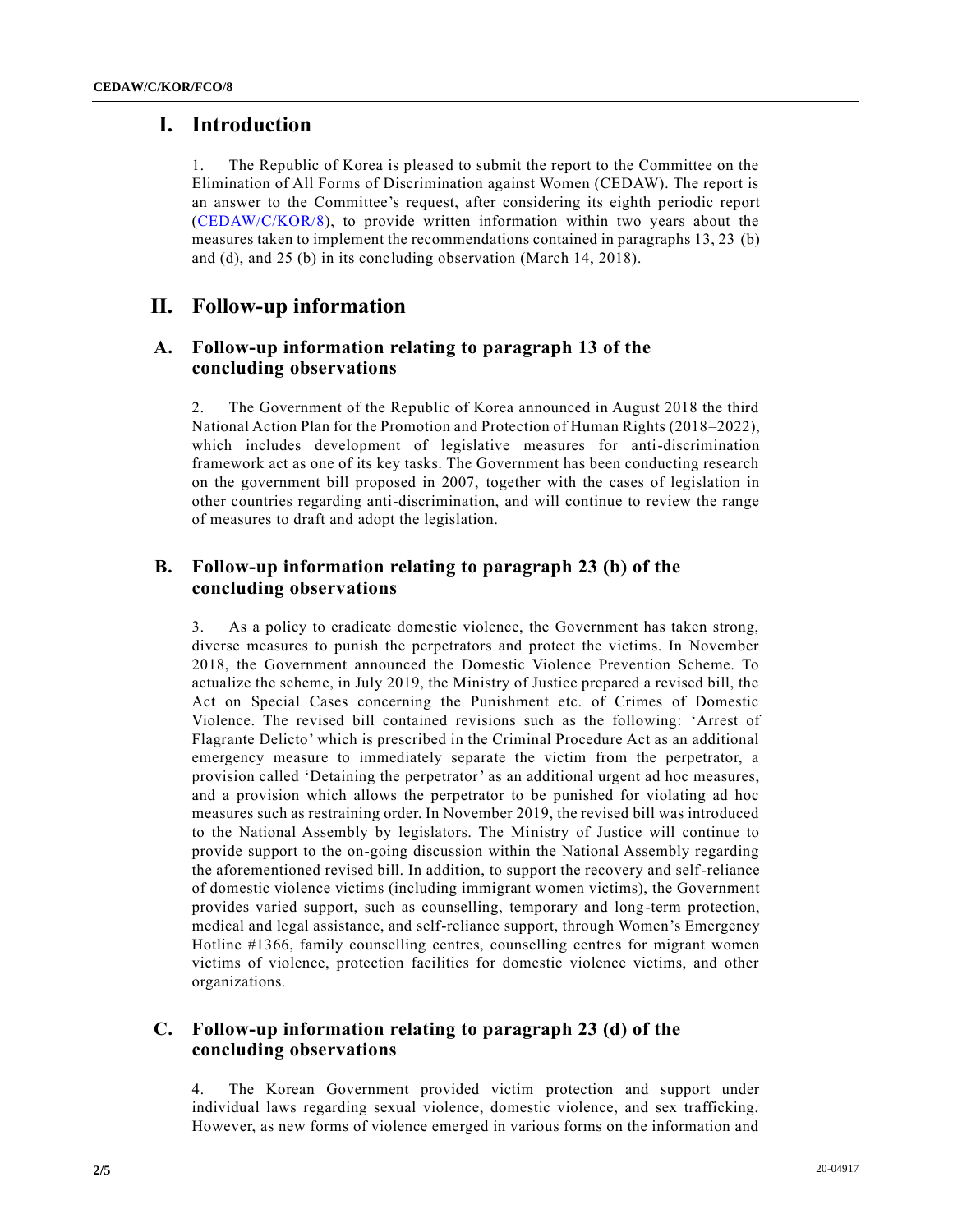communications networks, the Government has devised the Framework Act on the Prevention of Violence against Women in December 2018, laying the foundation for providing protection and support for female victims with no blind spots. Under the framework act, a master plan will be developed every five years, and the central Government and local government bodies will lay out action plans annually, and their performance will be evaluated. In addition, the Government plans to strengthen its comprehensive, systematic policy foundation to eradicate violence against women. To this end, it will provide the staff of investigation agencies with education programmes to prevent secondary victimization, conduct a fact-finding survey on violence against women, and establish a statistics system. In a committee meeting to prevent violence against women in February 2020, the Government confirmed the first Basic Plan to Prevent Violence Against Women (2020–2024) and reinforced its roles as an overarching coordination body to prevent violence against women, including online sex crimes.

5. To prevent falling victim to increasing sex crimes, including taking and distributing illicit images, the Korean Government formulated the Comprehensive Measures against Digital Sex Crimes in September 2017, a joint-ministry move led by the Office for Government Policy Coordination. Since then, the Ministry of Gender Equality and Family has played a central role in monitoring the implementation of the plan through the Pan-Government Council for the Eradication of Sexual Harassment and Violence and Digital Sex Crimes and its working group.

6. Also, the Korea Communications Standards Commission (KCSC) newly installed the Digital Sex Crime Response Team in April 2018 to ensure a swift response upon the request of victims of online sex crime images. This measure has shortened its deliberation period from 10.9 days to 3 days. In September 2019, the Digital Sex Crimes Information Review Bureau was also created, enabling a deliberation process to be completed within 24 hours. To back up the additions, the Act on the Establishment and Operation of Korea Communications Commission was revised in December 2019, allowing for electronic and written deliberations on cases that require urgent decisions involving photographs and duplicates falling under Article 14 of the Act on Special Cases concerning the Punishment etc. of Sexual Crimes.

7. To impose severe penalties on taking and disseminating illicit sexual photographs and films, and to provide support for the victims, the Korean Government reformed related laws as follows:

(a) In December 2018, to impose severe penalties on online sexual crimes, the Act on Special Cases concerning the Punishment etc. of Sexual Crimes was amended to increase the maximum penalty on taking and disseminating illicit sexual photographs and films. And the revised Act contains a provision which punishes the dissemination cases of not only illicit sexual photographs and films but also their duplicates. In addition, in the event that sexual photographs or films are taken with the consent of the victim but disseminated against the will of the victim, the perpetrator shall be punished up to 5 years of imprisonment or KRW 30 million of fine, which is a heavier punishment than the previous one. The increased penalty is now the same as the penalty for the case where taking illicit sexual photographs and films without the consent of the victim. The perpetrator who disseminates illicit sexual photographs and films by using the information and communication network for earning profit shall no longer be punished with a monetary penalty, but shall be imprisoned up to 7 years. In March 2020, the aforementioned Act was amended once again by the National Assembly to contain a provision which allowed the perpetrator to be punished for editing the photographs and films of victim's figure or disseminating them without the consent of the victim. The provision had a clause by the amendment which imposed a heavier punishment to the perpetrator who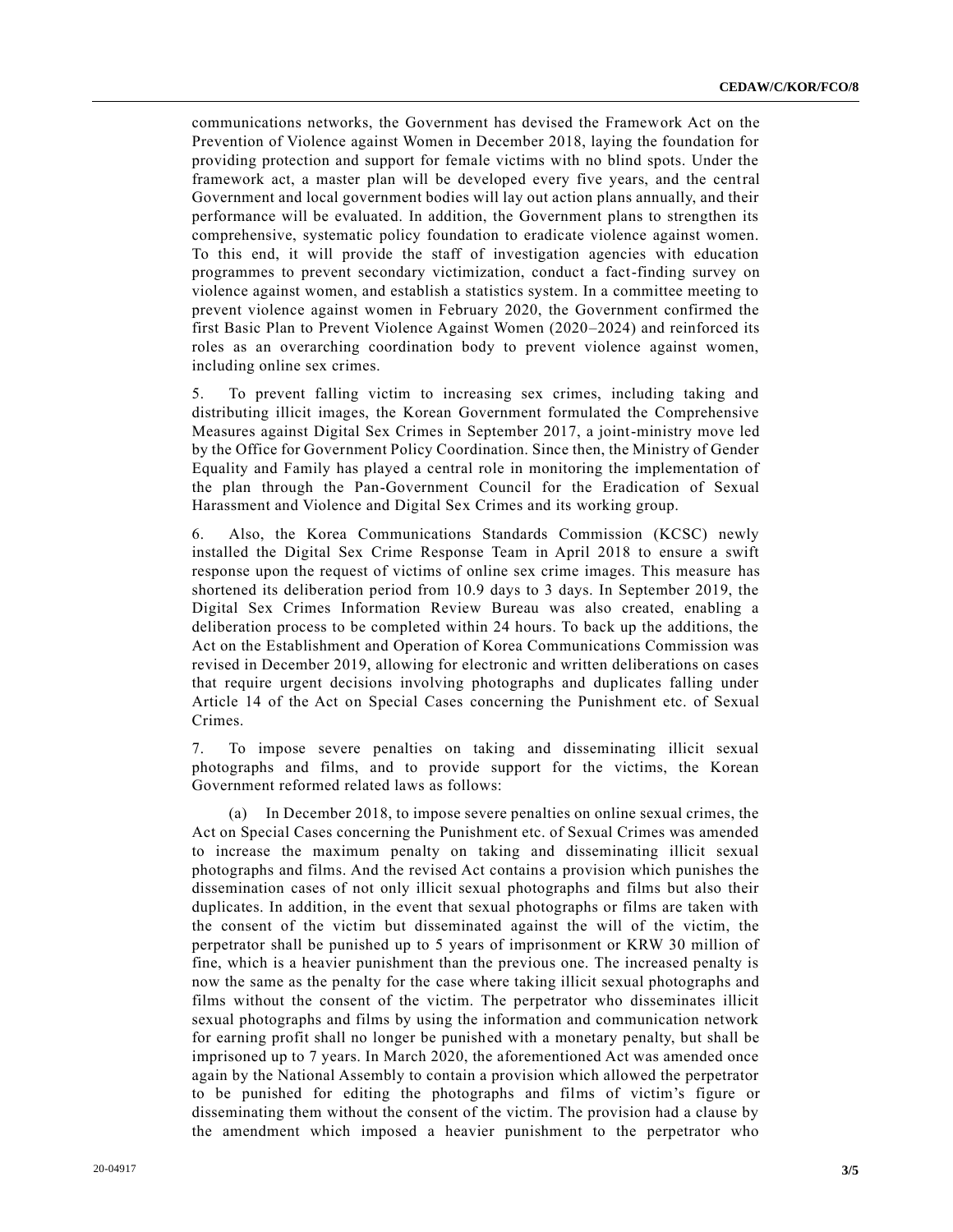disseminated them by using the information and communication network for earning profit.

(b) Related laws are revised to facilitate the swift deletion and removal of illicit images. The Telecommunications Business Act added Article 22-5 (December 2018) to require telecommunications business operators to remove and disable illicit images as soon as they clearly recognize the circulation of illicit images on their networks. Failure to do so will carry a fine of no more than KRW 20 million or corrective order. In addition, the revised Act on Promotion of Information and Communications Network Utilization and Information Protection, etc. (Article 44-7, December 2018) specifies expeditious deliberation of the KCSC to delete or block illicit images upon the request of the head of an investigation agency.

(c) The revised Act on the Prevention of Sexual Assault and Protection, etc. of Victims Thereof has provided a legal basis for supporting digital sex crime victims. In addition, the Digital Sex Crime Victim Support Centre was installed within the Women's Human Rights Institute of Korea in April 2018, providing customized support such as counselling, content deletion, investigation support, and legal and medical assistance. In particular, content deletion is essential for helping the recovery of victims. The number of deletion services provided by the centre from April 2018 to 2019 reached over 120,000 with the total number of services provided standing at some 135,000 cases.

#### **D. Follow-up information relating to paragraph 25 (b) of the concluding observations**

8. To protect the human rights of and prevent discrimination against immigrant women granted E-6-2 visa to work in the entertainment industry, the Korean Government has strengthened its monitoring of entertainment establishments dedicated to foreigners. Related ministries and local government bodies conducted joint inspections twice in June and October 2019, focusing on human rights violations and illegal acts, including soliciting and coercing prostitution and delayed wages, as well as the management of E-6-2 visa issuance.

9. On December 30, 2014, the Ministry of Justice newly inserted Article 25-3 (Special Rules for Victims of Sex Crimes) to the Immigration Act, whereby victims of sex trafficking, sexual offenses, and human trafficking are granted the G-1 visa to ensure they can stay until investigations, trials, and other remedy procedures come to an end. Moreover, the E-6-2 visa system was reformed twice in September 2016 and August 2017. Detailed improvements include submission of documents to prove work experience of more than three years in the related areas certified by embassies and legations, restrictions on visa issuances in the case that related entertainment establishments do not offer waiting rooms for immigrant workers or have closed rooms, and mandatory interviews for visa applicants who are from the countries with a 30 percent rate of illegal workers or more in Korea. Filipino entertainers vulnerable to human rights violations are required to submit work permits issued by the Philippines's labour authorities, whereas all E-6-2 visa holders need to submit at the time of alien registration certificates of completion of Initial Adjustment Support Programme on human rights violations prevention, covering basic law and order, ways to deal with human rights violations, remedy processes, and so on.

10. As a way to address structural factors exposing women "defectors" from the Democratic People's Republic of Korea (DPRK) to vulnerable situations such as sex trade due to the difficulties to make a living, the Korean Government has supported